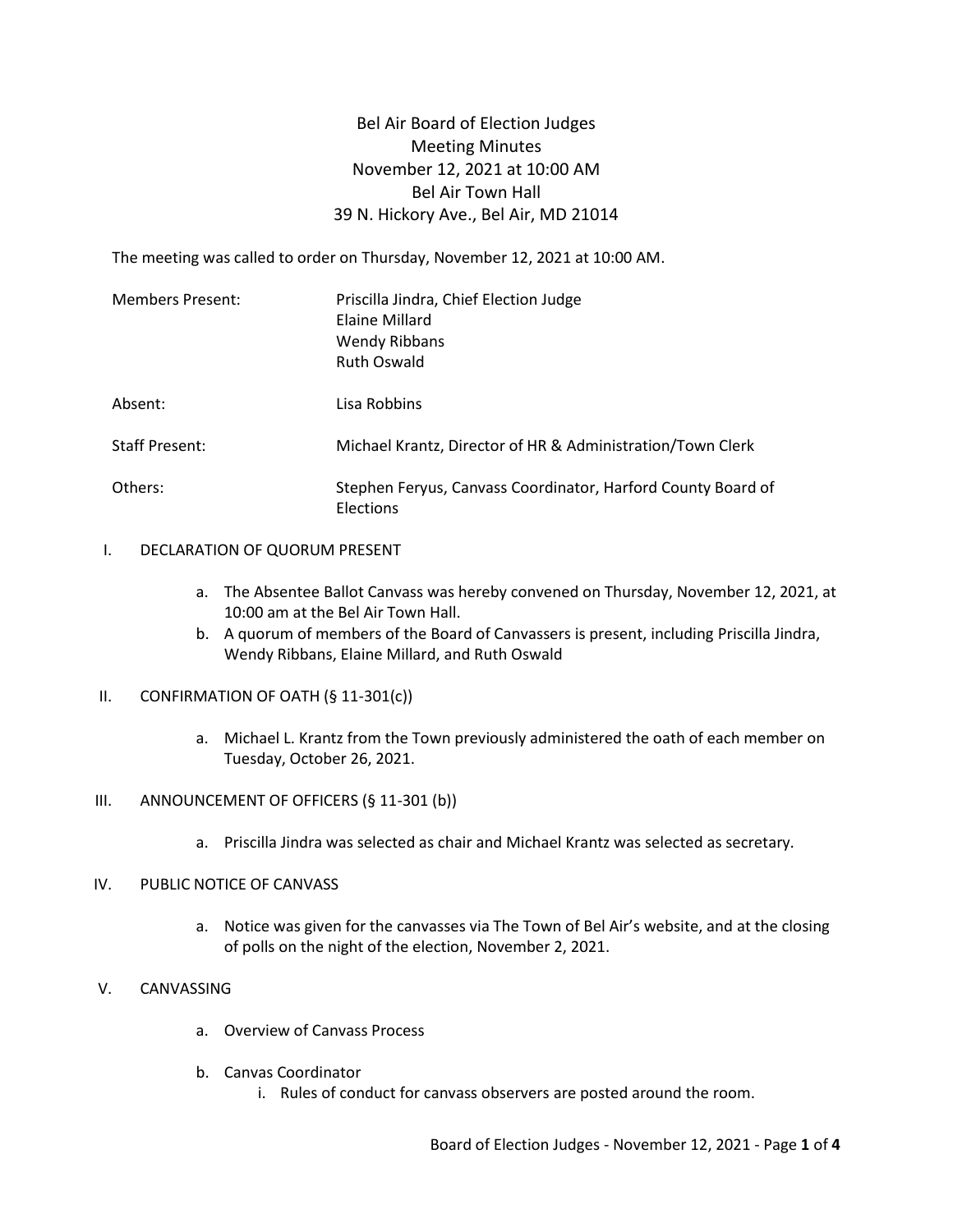- ii. The Board of Canvassers will verify that the Absentee ballots were received timely and that the oath on each envelope was signed.
- iii. The Absentee ballots will either be:
	- 1. Accept in full recommend counting the ballot; or
	- 2. Rejected recommend not counting the ballot (33.11.04.08)
- iv. Absentee ballots that are accepted in full will be opened and the ballots reviewed for compliance and tabulating acceptability. (33.16.05.05B)
- v. Mismarked ballots will be referred to the Board of Canvassers for review. If the Board of Canvassers can determine the intent of the voter, the ballot will be duplicated by the board based on the voter's intent. (33.16.05.06C1 and 33.08.04.05C) If the Board of Canvassers cannot determine intent on a mismarked ballot, it will be accepted as is.
- vi. Any ballot that is rejected must be rejected by a unanimous vote of the Board of Canvassers. Otherwise, it must be accepted. (Election Law 11-303(d))
- vii. Absentee Ballot Rejection Reasons:
	- 1. Board action.
	- 2. Voter cancelled.
	- 3. Identifying mark on the ballot.
	- 4. Late for election.
	- 5. Voted more than one ballot.
	- 6. No signature on Provisional application
	- 7. No signature on the Absentee oath
	- 8. Not a registered voter.
	- 9. Applicant is not eligible to receive a provisional ballot (not a Bel Air Municipality resident)
	- 10. Incomplete information was provided on the application.
	- 11. No ballot in envelope.
	- 12. Identity challenge upheld.
- viii. If a member of the public has information that they believe should be considered by the Board or if you wish to challenge a decision, the individual should notify the Canvass Coordinator.
- c. Canvassing of Absentee Ballots
- d. The Canvass Coordinator declared that they will be presenting 8 absentee ballots for today's canvass. A motion to begin the review of the absentee ballots was requested, Elaine Millard motioned, and Ruth Oswald seconded, all in favor, none opposed, the motion carried. The ballots were reviewed.
- e. The Canvass Coordinator declared that there are 8 absentee ballots recommended for acceptance in full. A motion to accept these 8 absentee ballots in full was requested. Ruth Oswald motioned, and Elaine Millard seconded, all in favor, none opposed, the motion carried. The ballots were accepted.
- f. The Canvass Coordinator declared that this concludes the absentee ballots to be presented and a motion to approve the tabulation of ballots was requested. Priscilla Jindra motioned, and Wendy Ribbans seconded, all in favor, none opposed, the motion carried. The absentee ballots were tabulated as follows: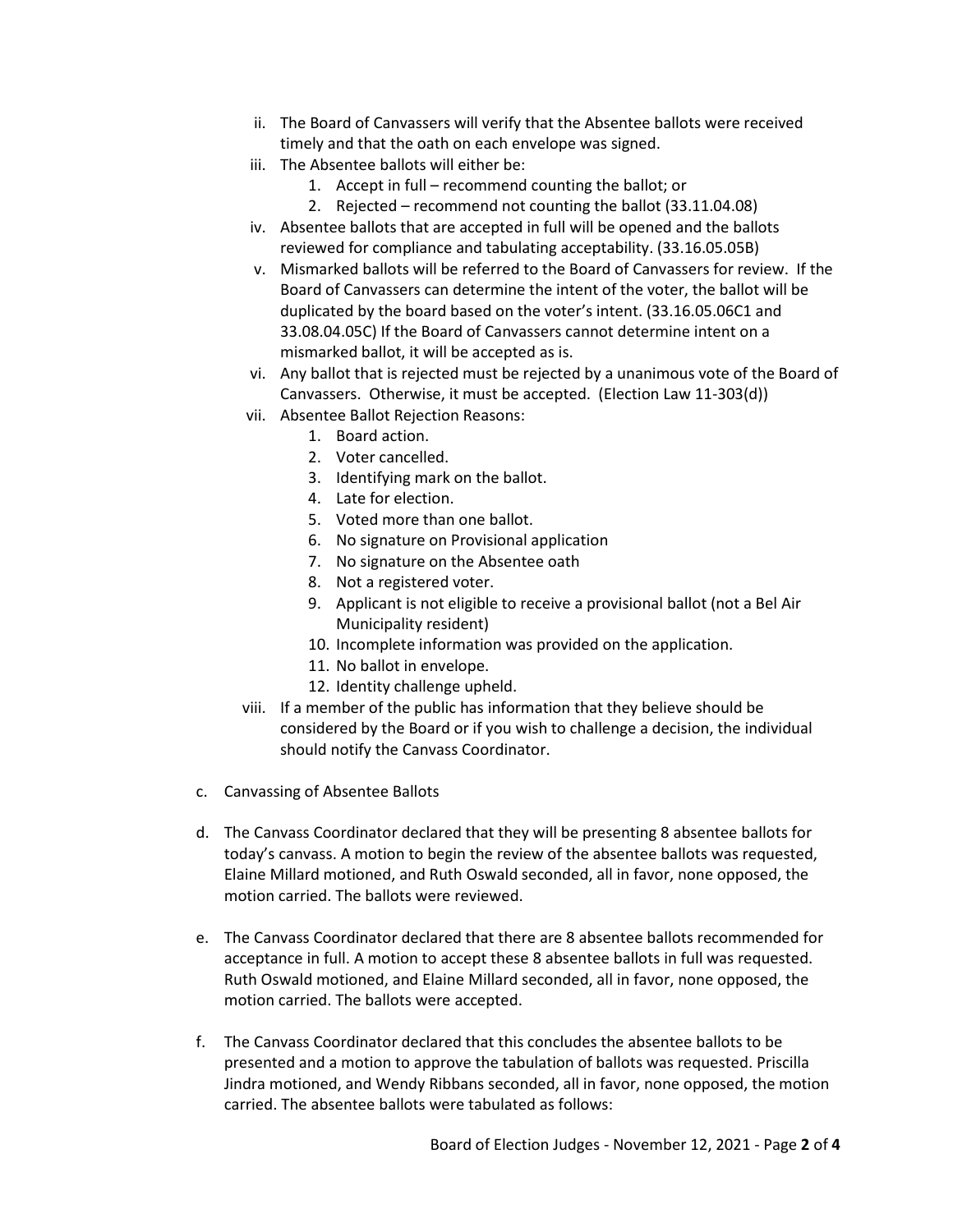- i. Mary F. Chance: 7
- ii. Amy G. Chmielewski: 4
- iii. Paula S. Etting: 4
- iv. Lawrence J. Russell: 0
- v. Write-ins: 0
- g. The absentee votes were added to the unofficial totals tabulated at the first canvas held on November 4, 2021 and the revised unofficial results were read as follows:
	- i. Mary F. Chance:  $449 + 7$  Absentee =  $456$
	- ii. Amy G. Chmielewski: 275 + 4 Absentee = 279
	- iii. Paula S. Etting:  $396 + 4$  Absentee =  $400$
	- iv. Lawrence J. Russell: 137 + 0 Absentee = 137
	- v. Write-ins: 12 + 0 Absentee = 12
- h. The Canvass Coordinator requested that the members of the Board sign the revised election unofficial results report (attached as Exhibit A).

### VI. RELEASE OF UNOFFICIAL RESULTS

- a. The unofficial results were posted in the lobby of Bel Air Town Hall.
- b. The Canvass Coordinator indicated that unofficial results of today's canvas will be reviewed by the Harford County Board of Elections and the official results will be confirmed, later today, Friday, November 12, 2021, and delivered to Michael Krantz, Director of HR & Administration/Town Clerk, for declaration and distribution.

### VII. ADJOURNMENT

a. A motion to adjourn was requested. Priscilla Jindra motioned, and Wendy Ribbans seconded, all in favor, none opposed, the motion carried. With no further comments, the meeting was adjourned at 10:25 AM.

Signature on file

Priscilla Jindra, Chief Election Judge

Signature on file

Michael L. Krantz, Town Clerk